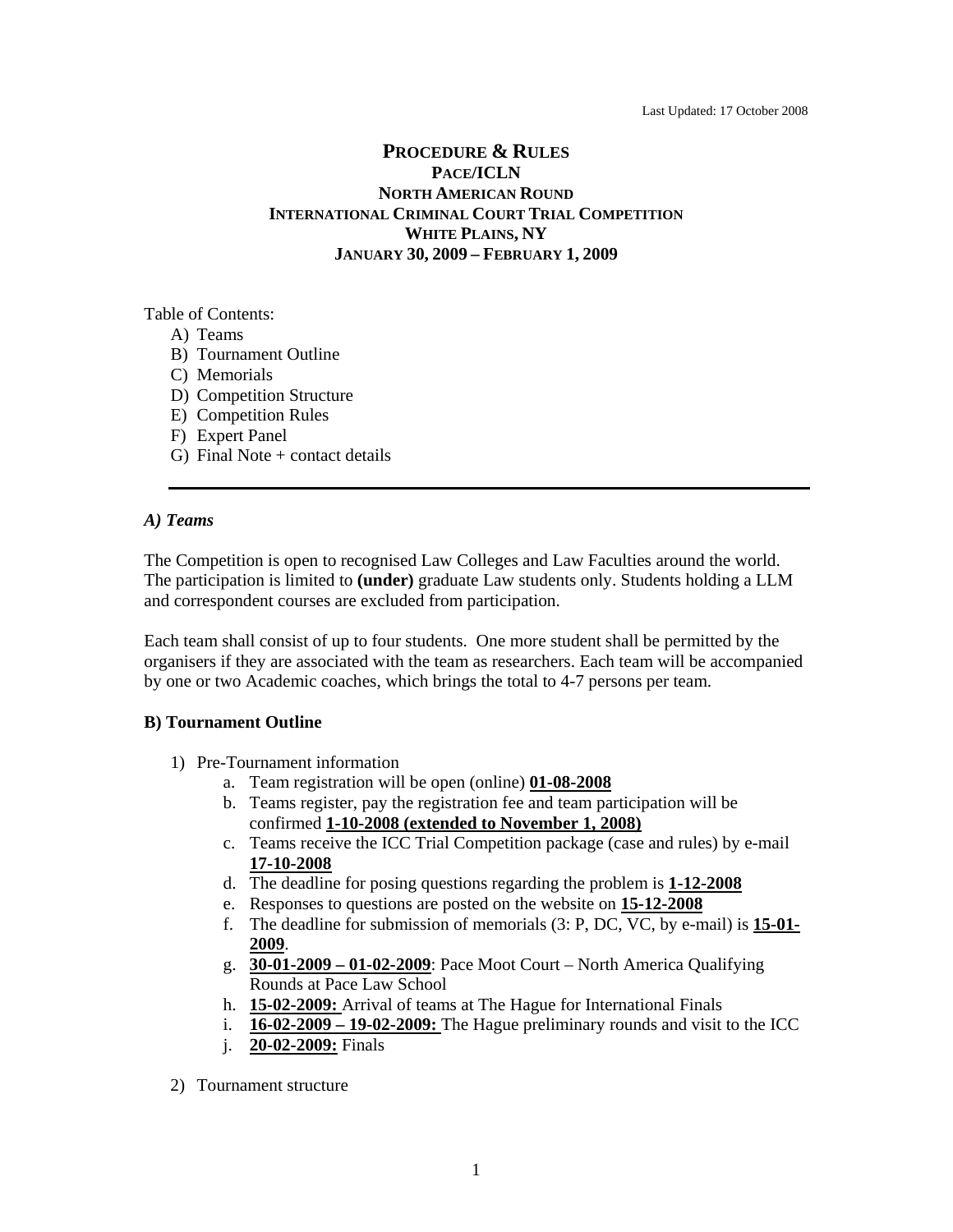- a. Teams are welcomed to the North American ICC Trial Competition organisation on the eve of the first Tournament day 30-01-2009
- b. The three Tournament Rounds start 31-01-2009
	- i. Every round the teams will be evaluated by an Expert Panel allocating points to the teams, both on their Memorial (this is done previously) and their arguing (the scoring structure).
	- ii. In the event 18 or more teams compete, the six teams with the best overall scores will proceed to the semi-finals.
	- iii. The winner of each semi-final round and the non-winning team with the highest score in the semi-final round will advance to the Finals.

# *C) Memorials*

Teams must, in advance, hand in their three memorials for the Rounds I, II and III. Memorials must be handed in by e-mail. (Penalty: 20 points)

Memorials must be prepared in English! (Penalty: 0 points for the memorial)

The participating teams must not be identified in the memorial. Names or nationality of participants or schools are not allowed in the memorial or on the cover. (Penalty: 0 points for the memorial). Teams will be assigned numbers prior to the competition in order to maintain anonymity.

The body of the memorial (parts f-k) shall be not more than 25 pages in length. (Penalty: 5 points per page) The following parts have to be included in the memorial in the given order: (Penalty: 2 points per violation)

a) Front and back cover b) Title page c) Table of contents d) List of abbreviations e) Index of authorities (list of sources) f) Statement of facts g) Issues h) Summary of arguments 25 pages x max.  $400$  words = max 10.000 words i) Jurisdiction of the court j) Written arguments k) Submissions l) Annex (max. 2 pages)

The memorial (including the space between two footnotes) must be 1.5 spaced. Individual foot-notes, titles and sub-titles that are more than one line in length should be single spaced. (Penalty: 1 point per violation, max. 4 points).

Memorials must be differentiated by different coloured covers (background colour). Prosecutor memorials must have a blue cover, Victims Counsel memorials a green cover and Defence Counsel a red cover. The cover must contain the following information: team number, role (prosecutor, defence counsel or victims counsel), name of the competition and the year. (Penalty: 1 point, max. 3 points)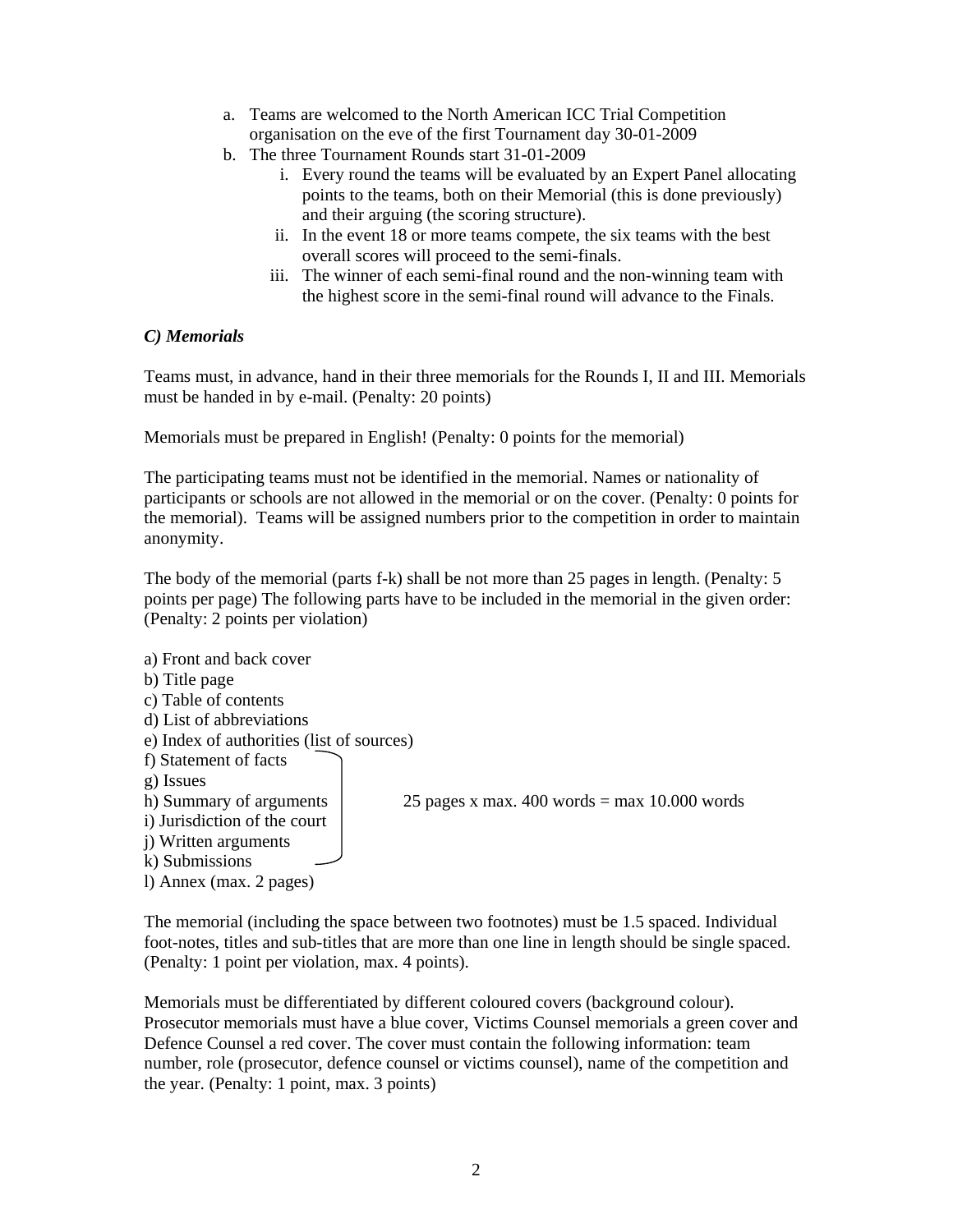White legal size paper must be used for memorials. The typestyle of the memorial has to be Times New Roman size 12. Memorials must be continuously numbered. Each page shall have a margin of at least 2 cm on every side of the memorial. (Penalty: 1 point, max. 3 points)

Footnotes can be reduced to size 10. Furthermore, footnotes have to be placed at the bottom of a page. You have to be consistent in the way you refer to sources throughout the memorial. Footnotes have to be uniform. Footnotes may not include any other text than the citation itself. A referred document should be easy to find with the footnote. All the sources referred to in footnotes have to be included in the index of authorities. Abbreviations of sources within footnotes are allowed. The abbreviation has to be announced in the footnote itself or in the index of authorities. (Penalty: 2 points, max. 10 points)

## *D) Competition Structure*

Language of the court shall be only in English. The duration of each Court session shall not exceed three hours. The break is included in the three hours;

Rounds: 3 (leading to the semi-finals and/or finals) Roles: once Prosecutor, once Defence Counsel, once Victims Counsel

Proceedings of each session:

| Session    |                                                                                                                 |                             |  |  |  |
|------------|-----------------------------------------------------------------------------------------------------------------|-----------------------------|--|--|--|
| 30 minutes | Prosecution:                                                                                                    | initial presentation        |  |  |  |
| 30 minutes | Defence Counsel:                                                                                                | response                    |  |  |  |
| 30 minutes | Victims Counsel:                                                                                                | response                    |  |  |  |
| 15 minutes | Prosecution:                                                                                                    | rebuttal (up to 15 minutes) |  |  |  |
| 15 minutes | Defence Counsel:                                                                                                | rebuttal (up to 15 minutes) |  |  |  |
| 15 minutes | Victims Counsel                                                                                                 | rebuttal (up to 15 minutes) |  |  |  |
| 30 minutes | Break (the Expert Panel deliberates)                                                                            |                             |  |  |  |
| 15 minutes | Expert Panel delivers judgment and assessment on the quality of<br>performance and substance of the three teams |                             |  |  |  |

Each is expected to be ready with return brief and oral arguments. Parties are obliged to react to the opponent's argumentation; verbatim reading of the memorials in the court room shall not be permitted. The court will follow its own rules of procedure within the framework of excepted norms of judicial practise and on questions of doubt or dispute in the matter of procedure or facts; the decision of the presiding member of the Expert Panel shall be final.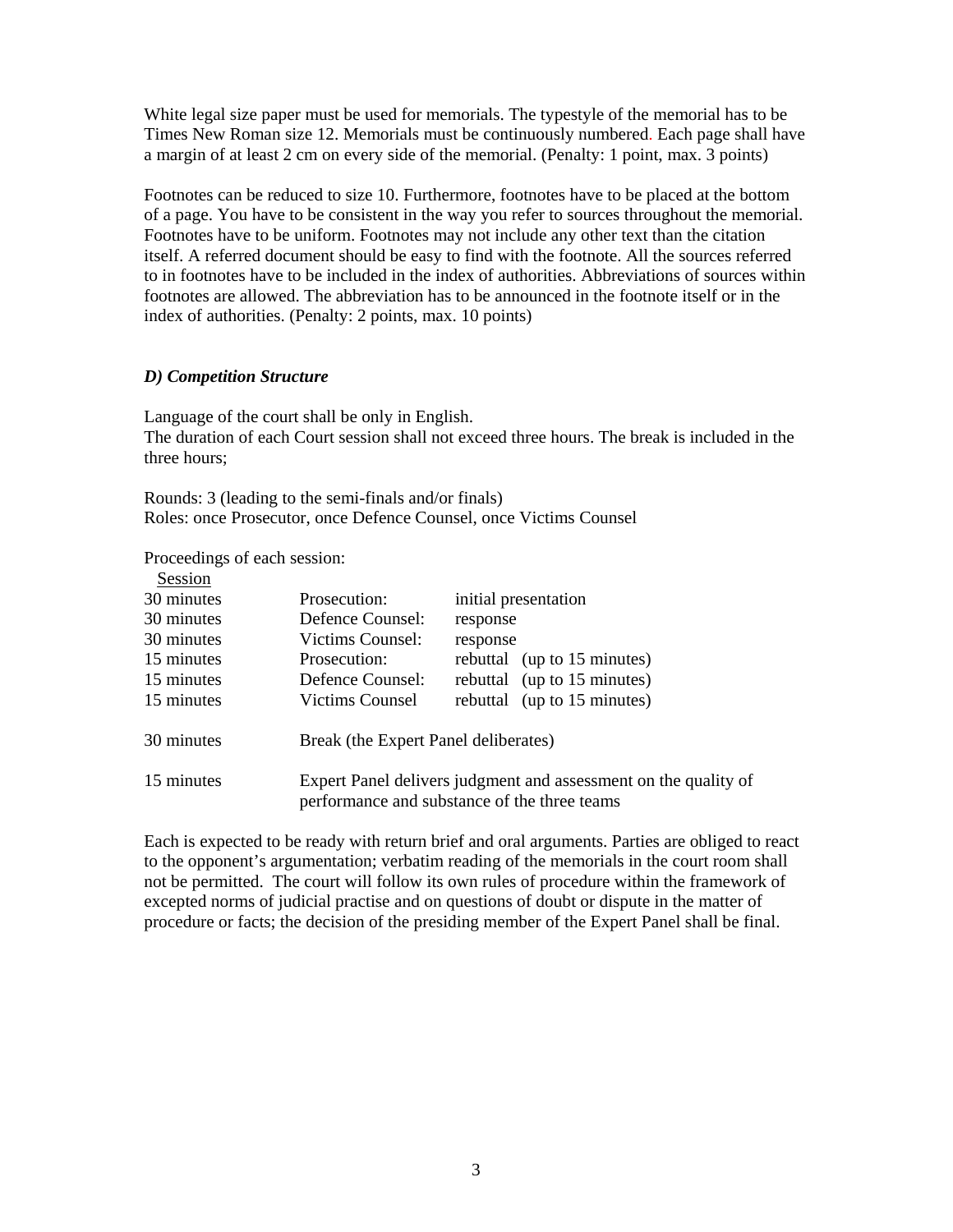## Directive on the issues to be discussed during the three rounds and the finals:

To be included before 25 October 2008 (you will receive notification and amended regulations document)

## How should teams prepare for the Finals?

The Teams can prepare themselves for the Finals, by expecting to make the Finals and prepare all the three roles they could possible represent.

In the morning of day four, the three finalist teams are provided with time to prepare their role in the finals

- No memorial in advance needed
- The Tournament structure and program will provide the Finalists with: time, location and facilities to prepare themselves for the Finals.

# *E) Competition Rules*

1. All teams participating are given a chance to argue on all sides of the case during the preliminary rounds. .

2. If a team scheduled to take part in a round does not appear for 10 minutes after the scheduled start of the round, the competition will take place without the presence of that team. (Ex parte proceeding)

3. Scouting in any manner is strictly prohibited. No team member or person directly associated with any team may attend a round in which the said team is not participating.

4. Every team should maintain fullest dignity and decorum in the Court Room. Inappropriate behaviour in the Court Room or blatant disregard for the procedures may result in the disqualification of the team or will be liable to be punished to the extent of deduction of 15 marks.

## *F) Scoring Structure*

## **Memorials**

Memorials must be prepared in English by the team representing their respective role in the first three rounds. The Jury will have to give points (between 0 to 10). Points will be awarded for:

| a) Knowledge of facts and legal principles | 10 |
|--------------------------------------------|----|
| b) Articulate analysis of the issues       | 10 |
| c) Use of authorities and citations        | 10 |
| d) Ingenuity and clarity                   | 10 |
| e) Persuasiveness                          | 10 |
| f) Logic and reasoning                     | 10 |
| g) Grammar and style                       | 10 |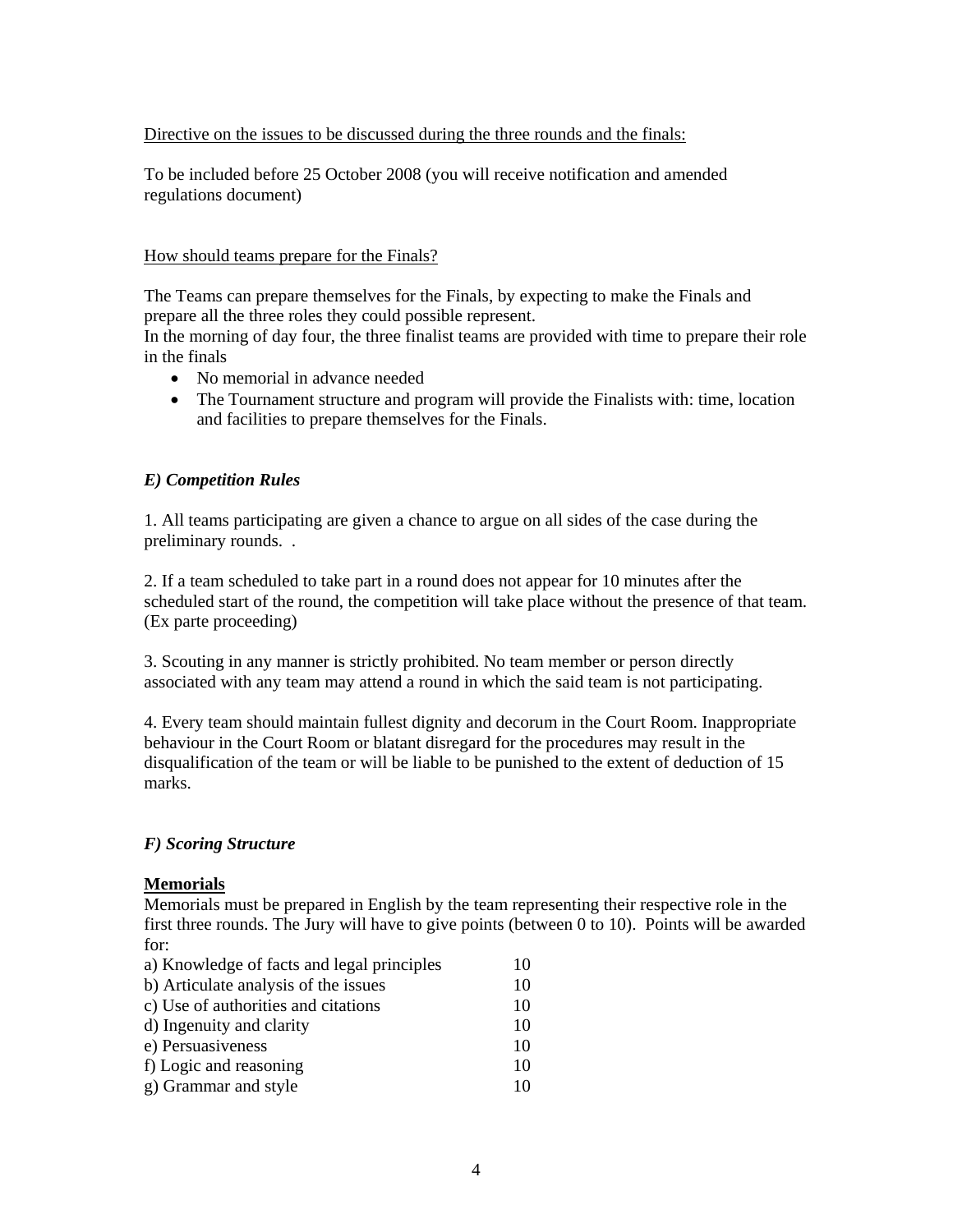#### $Total (max)$   $70$

## **Oral Arguments**

| Points will be awarded for:                |    |
|--------------------------------------------|----|
| a) Knowledge of facts and legal principles | 10 |
| b) Articulate analysis of the issues       | 10 |
| c) Use of authorities and citations        | 10 |
| d) Ingenuity and clarity                   | 10 |
| e) Persuasiveness                          | 10 |
| f) Logic and reasoning                     | 10 |
| g) Presentation                            | 10 |
|                                            |    |
| Total (max)                                |    |

# **Raw Score and Bonus Points**

Raw Score

(Memorial Points + Oral Arguments Points) – Penalty Points

#### Bonus Points

Each round there will be awarded 5 Round Points to the best Oral Argument for each role and 5 Round Points to the best Memorial for *each role.*

- 1) Raw Score
	- a. Memorial Points (0– 70)
	- b. Oral Arguments Points  $(0 70)$
	- c. Penalty Deduction
- 2) Bonus Points
	- a. Memorial Round Points (Best Team 5 Points)
	- b. Oralist Round Points (Best Team 5 Points)

#### Example Round Scoring Structure

|                     |     |                |      | Raw                    | Score                        |
|---------------------|-----|----------------|------|------------------------|------------------------------|
|                     |     |                |      | <b>Memorial Points</b> | <b>Oral Arguments Points</b> |
| Group A             | 1P  | 2DC            | 3VC  | $3 x (0 - 70)$         | $3 \times (0 - 70)$          |
| Group $B$           | 4P  | 5DC            | 6VC  | $3 x (0 - 70)$         | $3 x (0 - 70)$               |
| Group C             | 7P  | 8DC            | 9VC  | $3 x (0 - 70)$         | $3 x (0 - 70)$               |
| Group $D$           | 10P | 11DC           | 12VC | $3 x (0 - 70)$         | $3 x (0 - 70)$               |
| Group $E$           | 13P | 14DC           | 15VC | $3 x (0 - 70)$         | $3 x (0 - 70)$               |
| Group F             | 16P | 17DC           | 18VC | $3 x (0 - 70)$         | $3 x (0 - 70)$               |
|                     |     |                |      |                        |                              |
| Memorial            | 5   | 5              | 5    |                        |                              |
| <b>Bonus Points</b> |     |                |      |                        |                              |
| (Best Team)         |     |                |      |                        |                              |
| Oral Arguments      | 5   | $\overline{5}$ | 5    |                        |                              |
| <b>Bonus Points</b> |     |                |      |                        |                              |
| (Best Team)         |     |                |      |                        |                              |